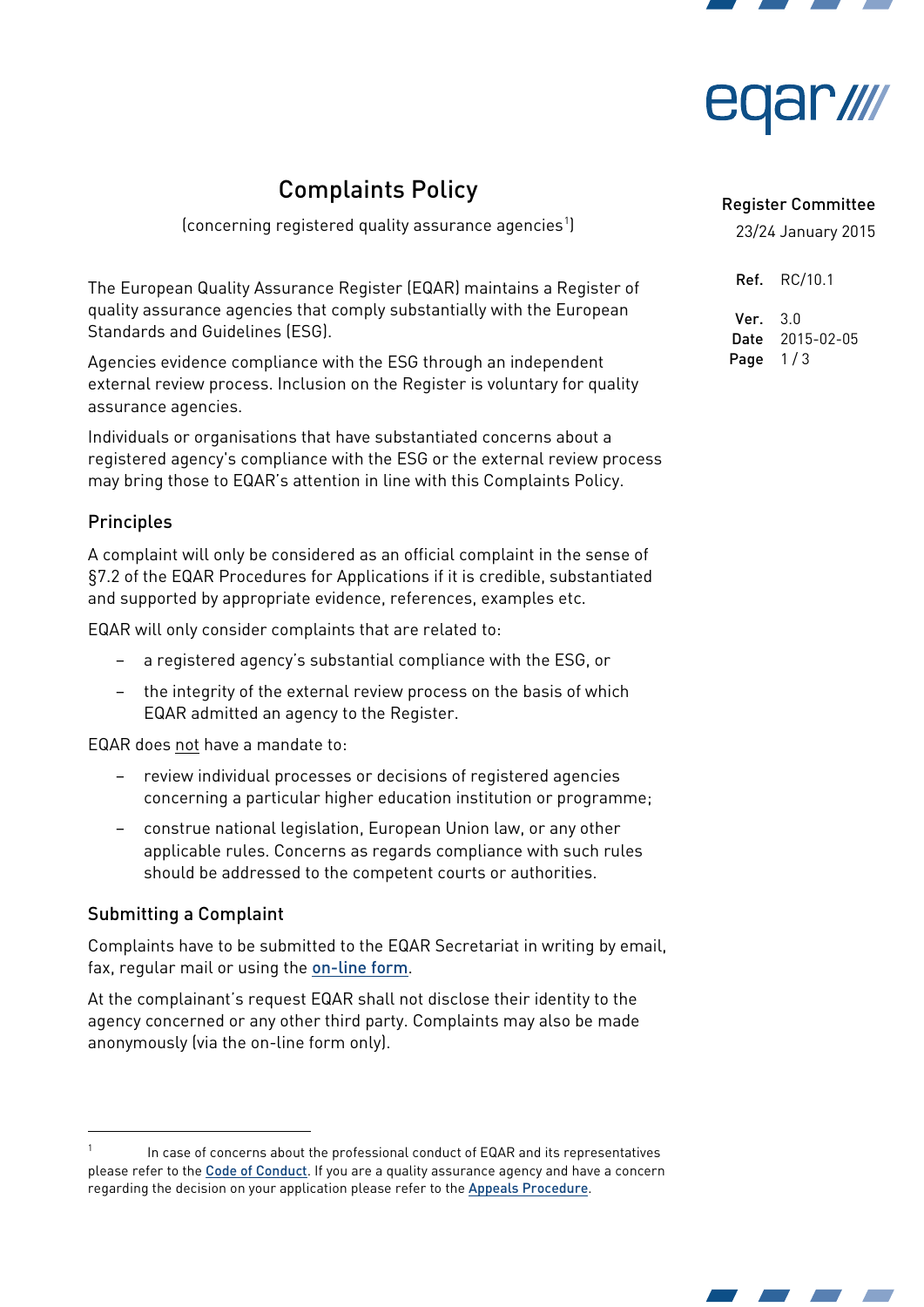



EQAR will acknowledge receipt of complaints (except anonymous ones). EQAR reserves the right to ignore submissions that are bogus or obviously unsubstantiated.

## Format

Complaints have to be clearly addressed to EQAR, bulk messages will be ignored. Unless made anonymously, the complaint should include the complainant's identity, contact information and a statement whether the complainant's identity may be disclosed to the agency concerned.

Complaints have to include at least:

- The name of the agency concerned.
- The complainant's concerns with regard to the agency's compliance with the European Standards and Guidelines (ESG) or the integrity of the external review process.

Whenever possible, complainants should refer to specific standards or guidelines of the ESG, or to specific articles of EQAR's Procedures for Application.

- Evidence supporting the concerns (any documents should be attached in plain text or PDF format).
- A statement whether the issue has been taken up with the agency concerned; if so, with what result; if not, for what reason.
- Information on any current or past relationship the complainant has/had with the agency concerned.

#### Process

The following process is used to handle complaints:

- 1. The EQAR Secretariat verifies whether the complaint is in line with the present Policy. If the complaint:
	- a. is formally admissible, continue to step 2;
	- b. is bogus, it will be discarded; the agency will be informed of the fact that a complaint was received and discarded;
	- c. is incomplete, the Secretariat asks the complainant to resolve the issue, if feasible (e.g. ask for evidence, clarify relationship with the agency, etc.);
	- d. is/remains not in line with the Policy, it will be discarded and the agency will be informed.
- 2. The Secretariat appoints two Register Committee members as rapporteurs for the complaint. Rapporteurs analyse whether there is evidence that the agency violated the requirements of the ESG in the specific case and whether the specific case is prima facie evidence for a systemic problem in terms of ESG compliance.

#### Register Committee

23/24 January 2015

Ref. RC/10.1 Ver. 3.0 Date 2015-02-05 Page  $2/3$